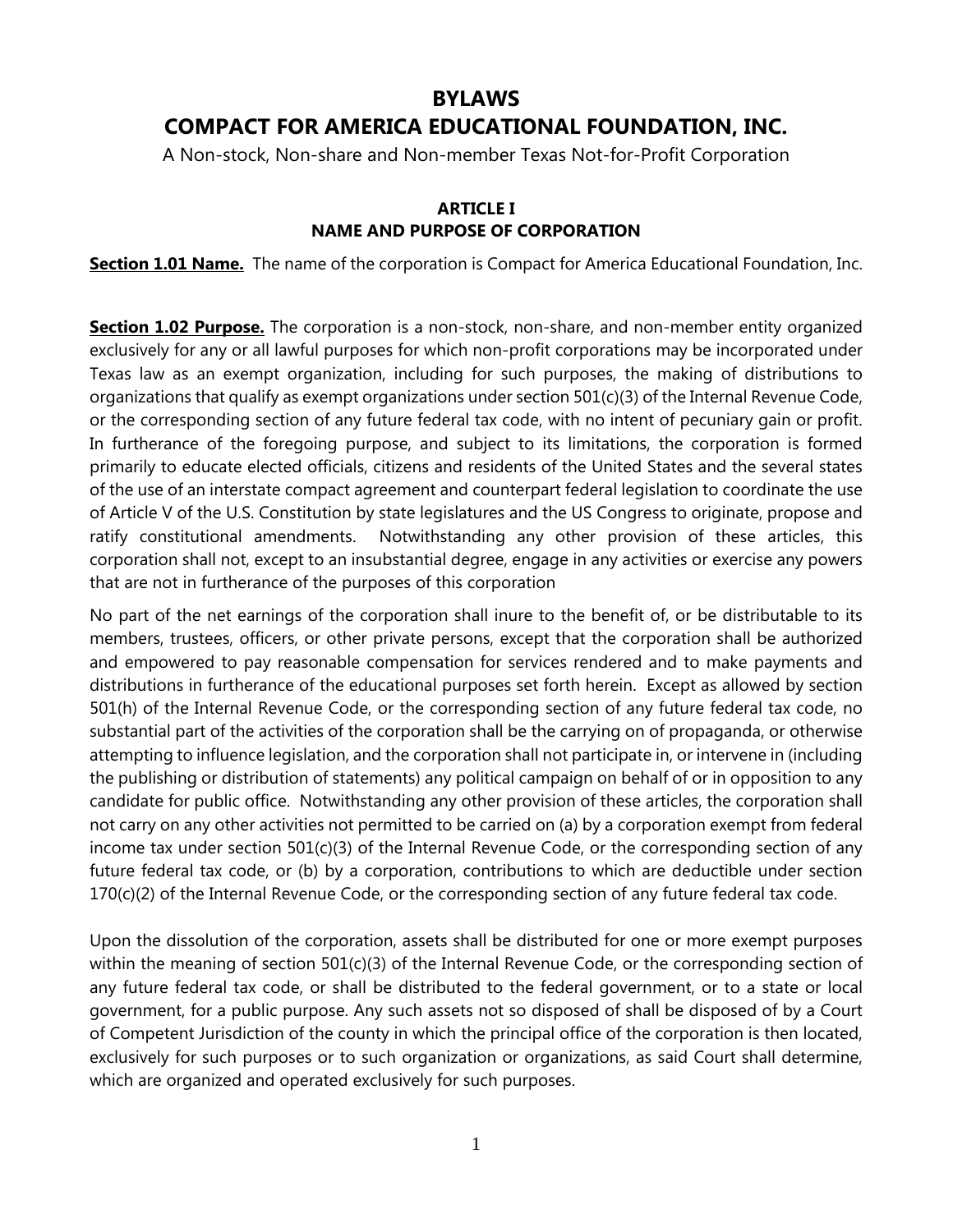# **ARTICLE II OFFICES**

**Section 2.01 Offices.** The Corporation shall have its registered office in the state Texas in which it is incorporated, and may have such other offices and places of business within or without such state as the Board of Directors may from time to time determine or the business of the Corporation may require.

# **ARTICLE III DIRECTORS**

**Section 3.01 Board of Directors.** The management of the affairs, property and business of the Corporation shall be vested in a Board of Directors.

**Section 3.02 Number.** The number of directors shall be five, or more as fixed from time to time by the Board of Directors. The initial directors shall be designated in the Certificate of Formation to be filed in the State of Texas.

**Section 3.03 Term of Directors.** The term of office for appointment to the Board of Directors is two years. Each director shall hold office until the expiration of such term and until his successor, if any, has been elected and qualified, or until his earlier resignation or removal.

**Section 3.04 Election of Directors. Annual and Regular Meetings.** The annual meeting of directors shall be held on such date as may be determined by the Board of Directors. At such meeting, the directors shall elect a Board of Directors and transact such other business as may properly come before the meeting. Regular meetings of the Board of Directors may be held at such times as the Board of Directors may from time to time determine. No notice shall be required for the annual or any regular meeting of the Board of Directors.

**Section 3.05 Special Meetings.** Special meetings of the Board of Directors may be called by the President, by an officer of the corporation who is also a director or by any two directors, upon one day's notice to each director either personally or by mail, email, telephone, telecopier or telegraph, and if by telephone, confirmed in writing before or after the meeting, setting forth the time and place of such meeting. Notice of any special meeting need not be given, however, to any director who submits a signed waiver of notice, before or after the meeting, or who attends the meeting without objecting to the transaction of business.

## **Section 3.06 Place of Meetings.**

(a) The Board of Directors may hold its meetings, regular or special, at such places, either within or without the State of Texas, as it may from time to time determine or as shall be set forth in any notice of such meeting.

(b) Any meeting of the Board of Directors may be held by means of conference telephone or similar communications equipment whereby all persons participating in the meeting can hear each other, and such participation shall constitute presence at the meeting.

**Section 3.07 Adjourned Meetings**. A majority of the directors present, whether or not a quorum, may adjourn any meeting of the Board of Directors to another time and/or place. Notice of the new time and/or place of such adjourned meeting shall be announced at the meeting at which the adjournment is taken.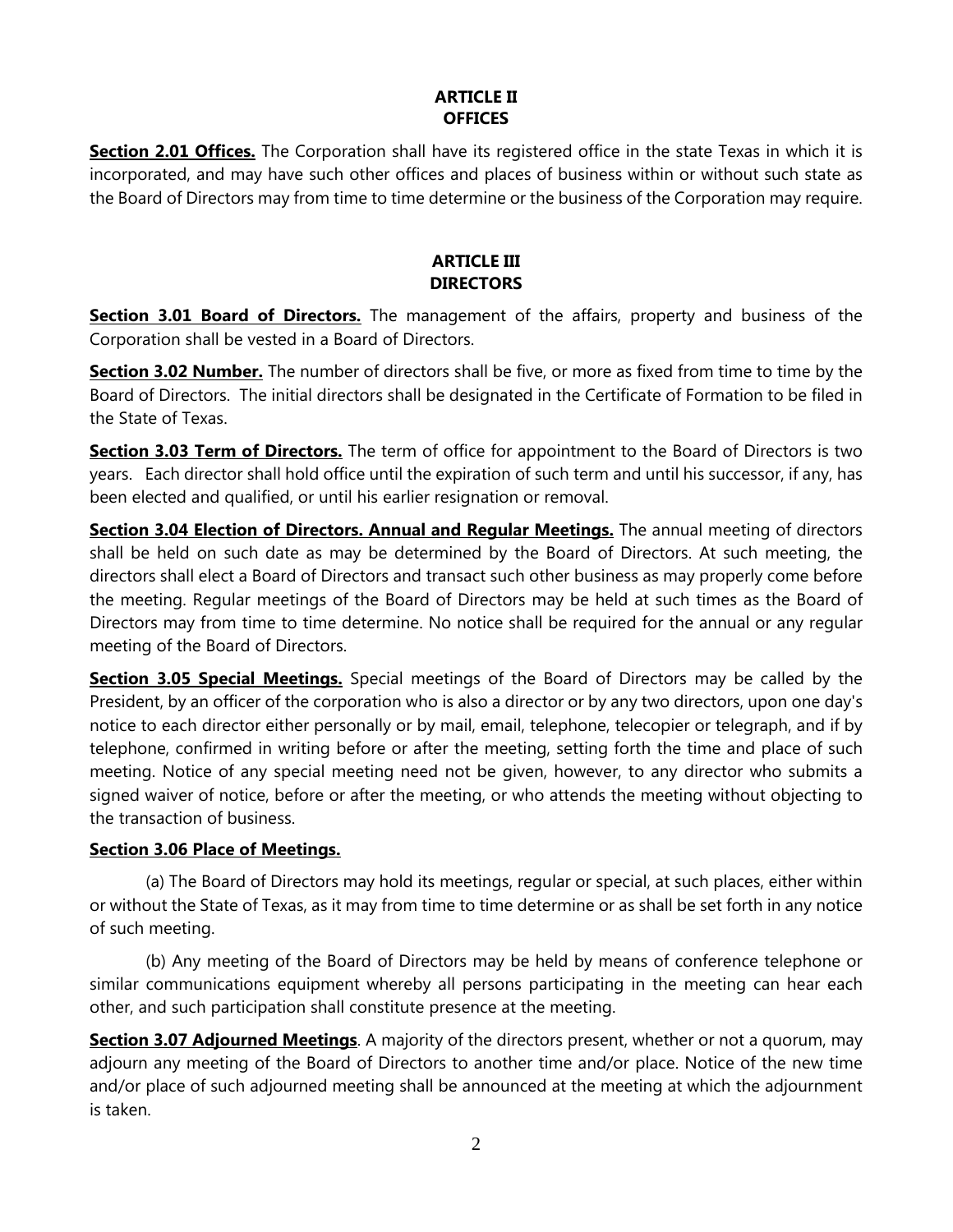**Section 3.08 Quorum of Directors.** A majority of the total number of directors shall constitute a quorum for the transaction of business. The total number of directors means the number of directors the Corporation would have if there were no vacancies.

**Section 3.09 Action of the Board of Directors.** The vote of a majority of the directors present at a meeting at which a quorum is present shall be the act of the Board of Directors, unless the question or action is one upon which a different vote is required by express provision of statute, the Certificate of Incorporation or these By-Laws, in which case such provision shall govern the vote on the decision of such question or action. Each director present shall have one vote.

**Section 3.10 Action by Written Consent of Directors.** Any action required or permitted to be taken at any meeting of the Board of Directors or of any committee thereof may be taken without a meeting, if a written consent thereto is signed by all members of the Board of Directors or of such committee, and such written consent is filed with the minutes of proceedings of the Board of Directors or committee. Consent may be given by email.

**Section 3.11 Resignation.** A director may resign at any time by giving written notice to the Board of Directors, the President or the Secretary of the Corporation. Unless otherwise specified in the notice, the resignation shall take effect upon receipt by the Board of Directors or such officer, and acceptance of the resignation shall not be necessary.

**Section 3.12 Removal of Directors.** Any or all of the directors may be removed with or without cause by majority vote of the directors.

**Section 3.13 Vacancies.** Vacancies occurring in the Board of Directors for any reason may be filled by a vote of the majority of the directors then in office, although less than a quorum. A director elected to fill a newly created directorship or to fill any vacancy shall hold office until the next annual meeting of directors, and until his successor, if any, has been elected and qualified.

**Section 3.14 Chairman.** At all meetings of the Board of Directors the Chairman of the Board or, if one has not been elected or appointed or in his absence, a chairman chosen by the directors present at such meeting, shall preside.

**Section 3.15 Committees Appointed by the Board of Directors**. The Board of Directors may, by resolution passed by a majority of the entire Board of Directors or by written consent of all of the directors, designate one or more committees, each committee to consist of one or more of the directors. The Board may also designate one or more directors as alternate members of any committee who may replace any absent or disqualified committee member at any committee meeting. Any such committee, to the extent provided in the resolution, except as restricted by law, shall have and may exercise the powers of the Board of Directors in the management of the affairs, business and property of the Corporation, and may authorize the seal of the Corporation, if any, to be affixed to all papers which may require it.

**Section 3.16 Compensation.** Unless otherwise restricted by law, the certificate of incorporation or these Bylaws, the Board of Directors shall have the authority to fix the compensation of directors. No such compensation shall preclude any director from serving the corporation in any other capacity and receiving compensation therefore.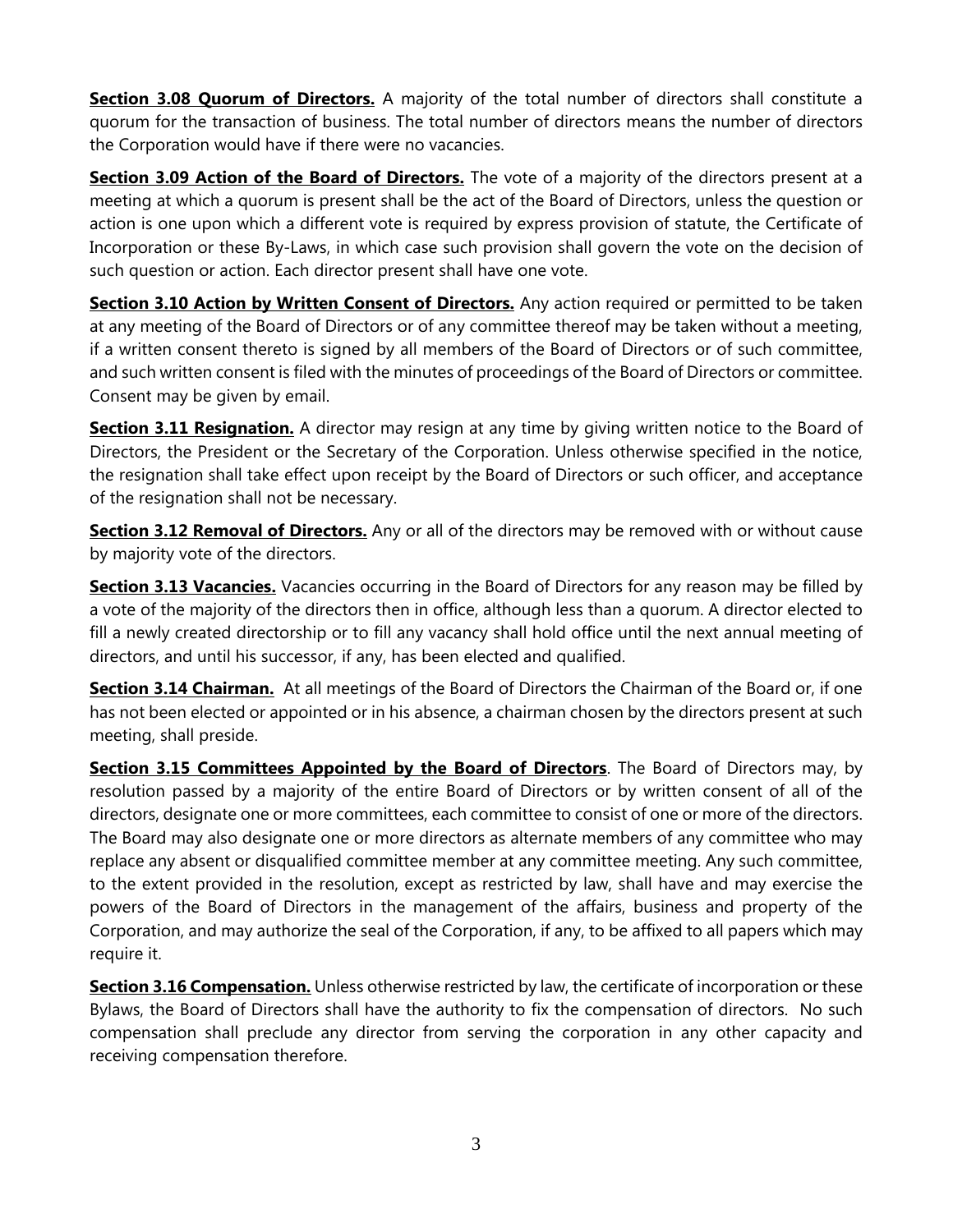## **ARTICLE IV OFFICERS**

#### **Section 4.01 Offices, Election and Term.**

(a) At its annual meeting, the Board of Directors shall elect or appoint a President and a Secretary and may, in addition, elect or appoint at any time such other officers as it may determine. Any number of offices may be held by the same person.

(b) Unless otherwise specified by the Board of Directors, each officer shall be elected or appointed to hold office until the annual meeting of the Board of Directors next following his election or appointment and until his successor, if any, has been elected or appointed and qualified, or until his earlier resignation or removal.

(c) Any officer may resign at any time by giving written notice to the Board of Directors, the President or the Secretary of the Corporation. Unless otherwise specified in the notice, the resignation shall take effect upon receipt thereof, and the acceptance of the resignation shall not be necessary to make it effective.

(d) Any officer elected or appointed by the Board of Directors may be removed by the Board of Directors with or without cause. Any vacancy occurring in any office by reason of death, resignation, removal or otherwise may be filled by the Board of Directors.

**Section 4.02 Powers and Duties.** The officers, agents and employees of the corporation shall each have such powers and perform such duties in the management of the affairs, property and business of the Corporation, subject to the control of and limitation by the Board of Directors, as generally pertain to their respective offices, as well as such powers and duties as may be authorized from time to time by the Board of Directors.

**Section 4.03. Office of the President.** An Office of the President to allow for two or more executive officer positions of equal standing in its managerial decision hierarchy is hereby established. Notwithstanding section 4.02 hereof, the Office of the President shall possess as a whole the entirety of the executive powers and duties held by the President appointed pursuant to section 4.01. The Office of the President shall initially consist of two Executive Officers, with the titles President and Chief Executive Officer, both of whom the Board shall initially elect or appoint according to the same terms. In addition to such powers as may be authorized in these bylaws or by the Board, executive officers holding positions within the Office of the President shall be authorized and obligated to make by joint decision, subject to Board approval: (i) all strategic decisions for the Company; (ii) all subsequent creation, assignment or re-assignment of executive titles and functions; (iii) all corporate naming, structure and divisional alterations; and (iv) all executive employment or executive managerial contracting decisions. Executive officers holding positions within the Office of the President shall: (i) share all requested information with all other such persons; (ii) be given contemporaneous notification of all significant activities of the other by electronic or other equally effective means by all other such persons; and (iii) be entitled to furnish input into such activities and shall be responsible for preserving their respective primary authorities in such communications. A joint decision on a given issue shall be deemed made with each such executive officer having an equal vote and the majority vote deciding the issue. Joint decisions of such executive officers need not be formally documented nor made in formal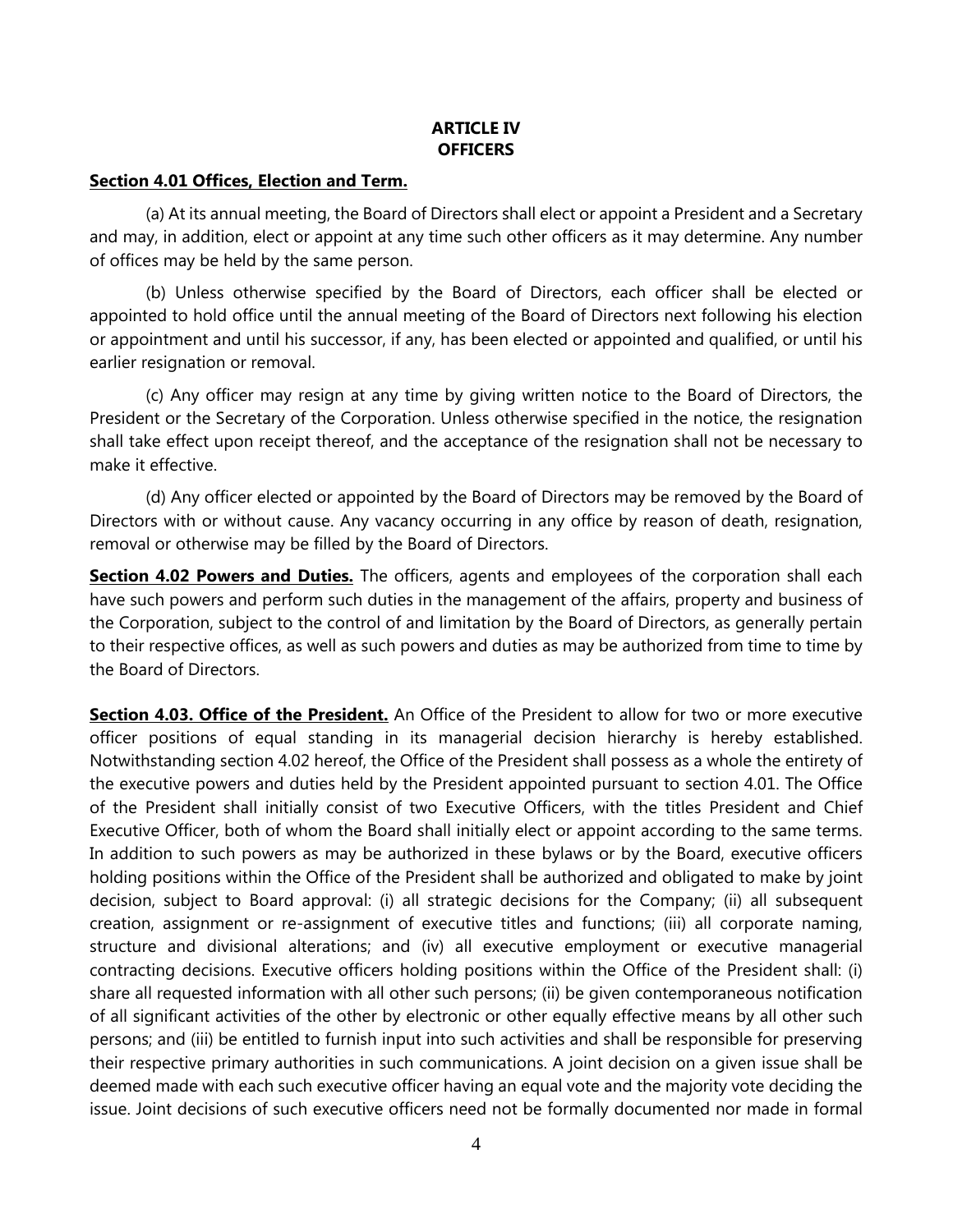settings; although the executive officers within the Office of the President shall have authority to create such formal policies by joint decision if they so desire. In the event of any dispute or any inability to reach a timely joint decision (including any dispute over whether a joint decision had been made), executive officers holding positions shall submit the disputed or unresolved issue(s) for final resolution by the Board according to the "Board Dispute Resolution" process described below. A joint decision or final resolution in accordance with the foregoing terms of the Office of the President shall be deemed to control and supersede any contrary provision of any contract on the same subject matter as if it were duly amended by such decision or resolution. The foregoing rights and obligations associated with the establishment of the Office of the President shall supersede any conflicting terms of any other contract with the Company, with the Company assuming the responsibility as a material term hereof to secure the respective principal's and entity's full consent to such terms.

**Section 4.04. Board Dispute Resolution.** All disputed or unresolved issues between executive officers within the Office of the President regarding the scope of their respective authority or regarding the merits of decisions or proposals by any other such executive officer shall be timely presented (within 48 hours of the disagreement, unless sooner resolved) jointly to a special meeting of the Board, which shall be called by the Chairman upon electronic demand, for its final and conclusive resolution based on no more than a 2-page position statement, incorporating all disputed issues known at that time, which shall be independently offered for the Board's consideration by the disputants, and, only at the request of the Board, further supported by oral presentation as allowed by the Board by the disputants. No action under review by the Board shall be taken or, if already taken, shall be continued except as directed by the Board. All Board decisions shall be regarded as rightfully superseding and effectively amending any contract between the Company and any disputant, which actually or allegedly controls the same subject matter, with all claims to the contrary waived. Any interested Board member shall abstain from participating in the foregoing dispute resolution process. In the event that the Board is unable to reach a decision due to the abstention or absence of a member, the disinterested members of the Board shall appoint one or more disinterested persons of majority age for the limited purpose of breaking any deadlock through his vote.

#### **ARTICLE V STEERING COMMITTEE**

**Section 5.01 General Function**. The Steering Committee is an advisory body, which includes the membership of the Council of Scholars and such other sub-committees as may be created within the Steering Committee by the Office of the President from time to time, officially recognized by the Corporation; it is not a committee or division of the Corporation and has no implied power or authority to act on behalf of the Corporation. All references to the "Steering Committee" throughout these bylaws shall be regarded as inclusive of the Council of Scholars and other such sub-committees of the Steering Committee. All references to the members of the Steering Committee throughout these bylaws shall be regarded as inclusive of the members of the Council of Scholars and other such sub-committees of the Steering Committee. The sole function of the Steering Committee and its members shall be to advise and make non-binding recommendations to the Board of Directors with respect to matters within the areas of their respective experience and expertise. In rendering advice to the Board of Directors, the Steering Committee shall have no obligation to conduct any individual research or investigation and shall be entitled to rely solely and exclusively upon the facts and information available to it at the time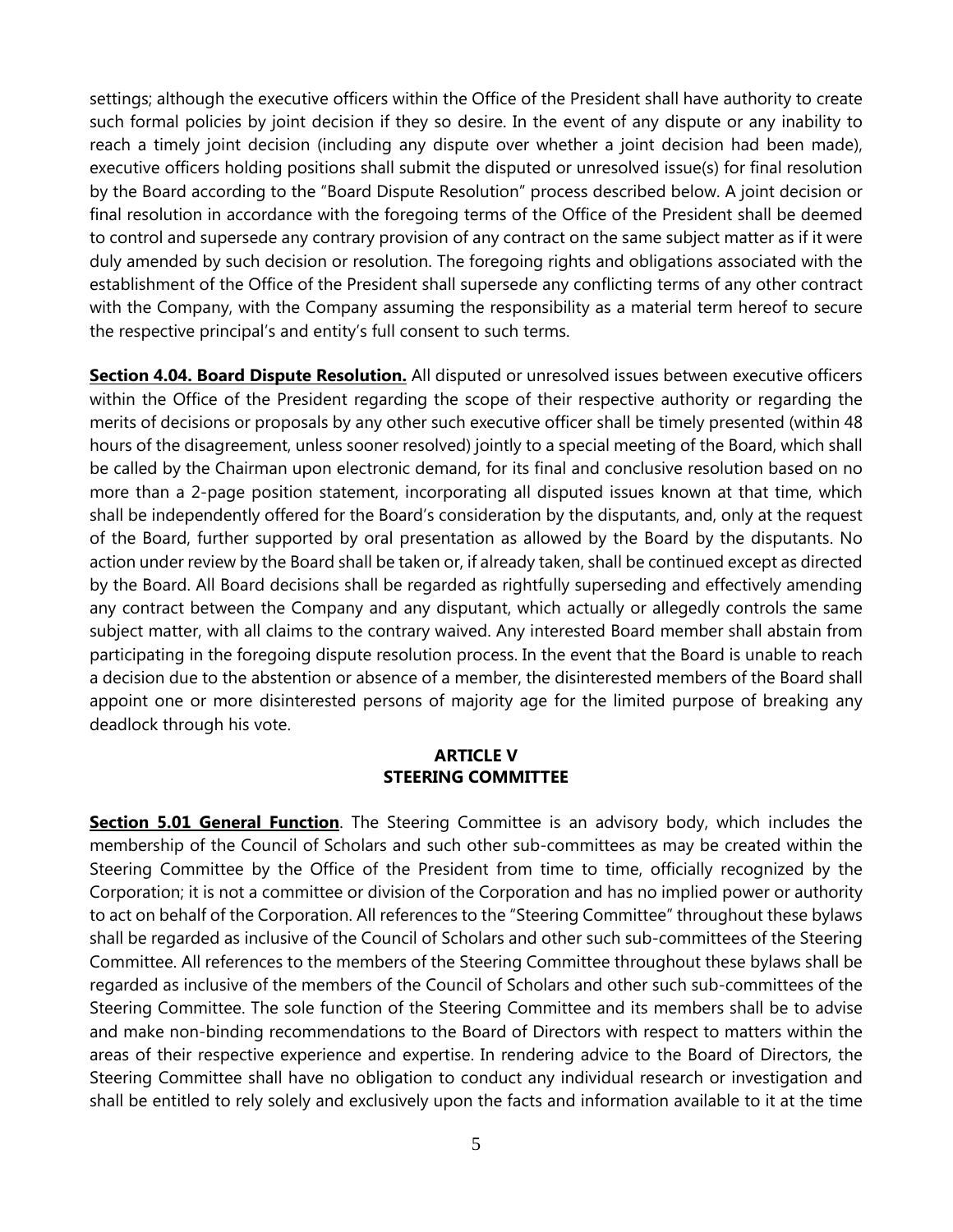of the making of its recommendations, including, but not limited to, such facts and information as may be provided to the Steering Committee by the Corporation. The Board of Directors shall have no obligation to adopt, or otherwise be bound to act upon, any recommendation of the Steering Committee, but shall, in its sole and absolute discretion, have the ability to take the Steering Committee's recommendations under advisement. By accepting appointment and furnishing such advice, the members of the Steering Committee do not thereby become employees, agents, fiduciaries, managers, officers, directors or principals of the Corporation; members of the Steering Committee may only perform or assume additional roles or obligations pursuant to separate written agreement with the Corporation. However, members of the Steering Committee shall keep all communications relating to their advisory role confidential from third parties unless such confidentiality is expressly waived in writing by the Corporation.

**Section 5.02 Membership**. The Board of Directors shall determine the number of members of the Steering Committee and shall appoint such members. Members of the Steering Committee serve at the pleasure of the Board of Directors from the date they are appointed or until their earlier resignation, removal by the Board of Directors, or death. The Board of Directors shall have the authority, in its sole and absolute discretion, to remove any member of the Steering Committee at any time for any reason.

**Section 5.03 Qualifying Expertise**. Individuals qualify to be appointed to the Steering Committee only if they possess expertise in the following fields:

- (a) State legislatures, governors and state legislators
- (b) U.S. Congress, members of Congress
- (c) The state legislative process
- (d) The federal legislative process
- (e) Nationwide fundraising
- (f) Constitutional law
- (g) Non-profit law
- (h) American history
- (i) Grass-roots engagement
- (j) Grass-roots education
- (k) Nationwide coalition building
- (l) Social media outreach
- (m) Chamber of commerce and business community involvement

**Section 5.04 Steering Committee Action**. The Steering Committee shall act only upon formal or informal request of the Board of Directors. The sole responsibility of the members of the Steering Committee shall be to make recommendations to the Board of Directors as to matters within the areas of their experience and expertise. The Board of Directors may request that the Steering Committee confirm such advice and counsel to fellow Steering Committee members, staff members, state and federal government officials, key funding sources, national leaders, and key strategic partners. In addition, the Board of Directors may request attendance of Steering Committee members at key meetings that may occur at various locations throughout the nation as the Compact for America initiative is implemented.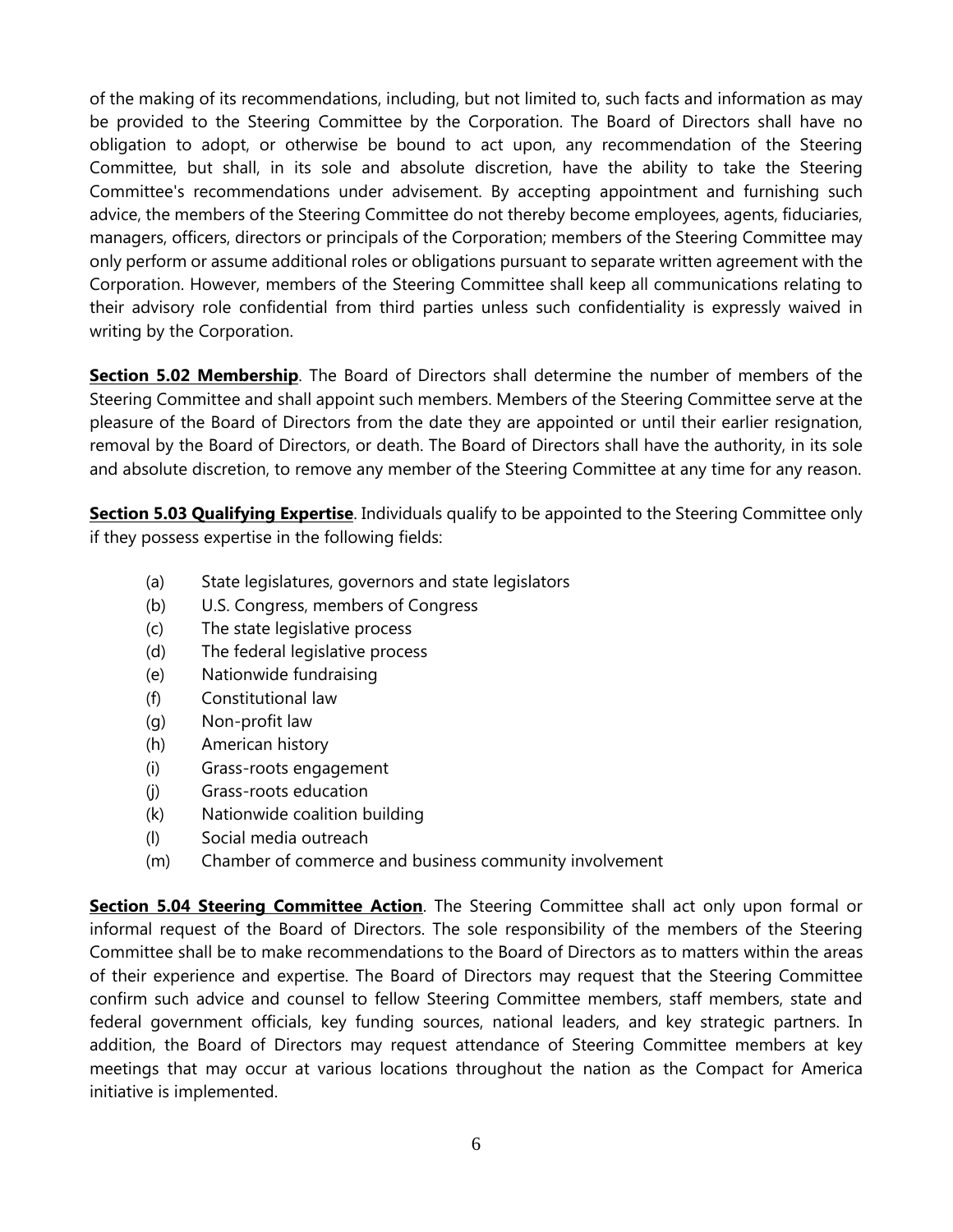**Section 5.05 Compensation and Expense Reimbursements**. The members of the Steering Committee may receive such compensation for services in such capacities as the Board of Directors of the Corporation in its sole and absolute discretion shall deem proper; however, the Board of Directors shall pay only reasonable compensation based on a consideration of comparable market rates and only pursuant to written agreement with the Corporation. The members of the Steering Committee shall be entitled to reimbursement from the Corporation for all reasonable expenses incurred by them in connection with their Steering Committee services upon the presentation to the Corporation of written documentation for such expenses. However, expenses reasonably anticipated by members of the Steering Committee to exceed \$1,000 separately or, if directly related, in the aggregate shall only be reimbursed by the Corporation upon review and prior approval by the Board of Directors.

**Section 5.06 Liability**. Unless a different understanding is expressly reached by separate, written agreement with the Corporation, the members of the Steering Committee shall have no liability or obligations whatsoever for any actions or omissions taken by them solely in their capacities as such. Any member of the Steering Committee made, or threatened to be made, a party to any threatened, pending, or contemplated action or proceeding, whether civil, criminal, administrative, or investigative, arising out of or related to such member's service on the Steering Committee, shall be indemnified by the Corporation, and the Corporation may advance to such member related expenses incurred in defense of such action, to the fullest extent permitted by applicable law (including, but not limited to, under the applicable laws of the State of Texas). For purposes hereof, "member" shall include such member's heirs and personal representatives. The Corporation acknowledges that the foregoing indemnification is a material inducement to the members of the Steering Committee to serve in their capacities as such, and that such members would not agree to serve on the Steering Committee in the absence of the foregoing indemnification.

#### **ARTICLE VI INDEMNIFICATION**

**Section 6.01 Indemnification.** To the fullest extent provided in the laws of the state of Texas, the directors and officers shall not be held personally liable for any action or omission of the Corporation; nor shall the directors and officers be held personally liable by the Corporation or any third party for actions or omissions made within the scope of reasonable business judgment. The Corporation shall indemnify the directors and officers and may, by action of the Board of Directors, indemnify its agents and employees in the manner and to the fullest extent provided in the laws of the state of Texas. Such indemnification may be in addition to any other rights to which any person seeking indemnification may be entitled under any agreement, vote of directors, any provision of these By-Laws or otherwise. The directors, officers, employees and agents of the Corporation shall be fully protected individually in making or refusing to make any payment or in taking or refusing to take any other action under this Article VI in reliance upon the advice of counsel. Expenses incurred in defending any action or proceeding for which indemnification is required or permitted and authorized by the Board of Directors shall be paid by the Corporation in advance of the final disposition of such action or proceeding upon receipt of an undertaking by or on behalf of the indemnified party to repay such amount if it shall ultimately be determined that the indemnified party is not entitled to be indemnified as authorized in this article VI. The Corporation acknowledges that the foregoing indemnification is a material